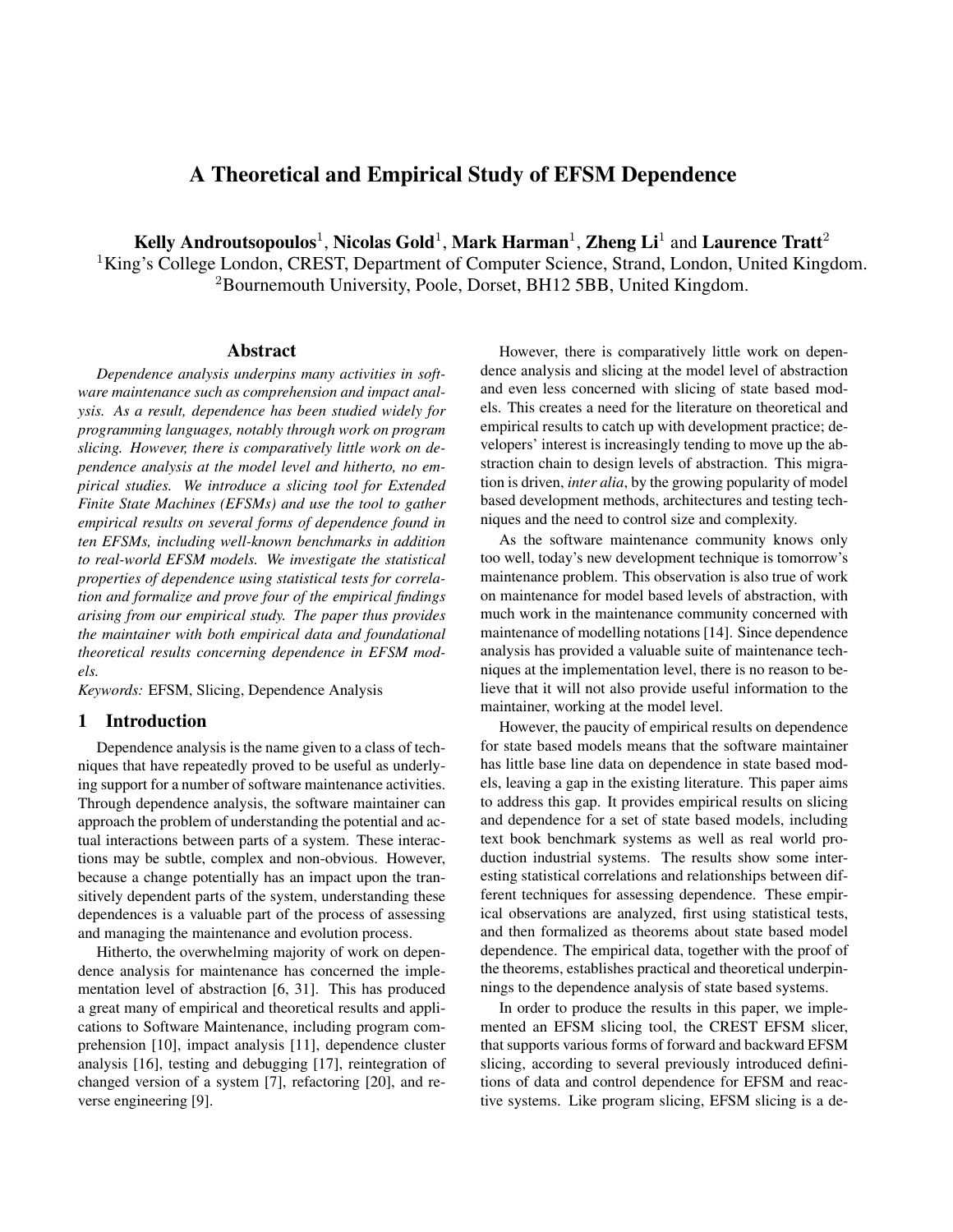pendence analysis based on a user-specified slicing criterion. The criterion captures the transition and variables of interest within the EFSM, while the process of slicing consists of following dependencies to locate those states and transitions that are relevant to the slicing criterion. Tracing the dependencies from the slicing criterion to parts of the EFSM that could be affected when the criterion transition is changed is called forward slicing. This has applications to the software maintenance problems of impact analysis and ripple effect computation [29]. On the other hand, tracing the dependence from the criterion to those states and transitions that could potentially affect the criterion is called backward slicing. This has applications to the software maintenance problems of comprehension, reintegration and refactoring [22].

In this paper we present results for both forward and backward slices of state based models for several recently introduced formulations of control dependence. Using the CREST EFSM slicing tool, we construct all possible slices of a suite of ten EFSMs, taken from text book benchmark examples and real world production EFSM models. The primary contributions of the paper are as follows:

1. Because they are design level abstractions, state based models can be considerably smaller than the programs that implement them. However, our empirical findings reveal that current definitions of dependence lead to slice sizes that are notably larger than the existing benchmark data for program slice size [4]. This suggests that more work may be required to find alternative definitions of dependence for state based models.

2. Forward slice sizes tend to be larger than backward slice size for EFSMs. This also appears to suggest differences in dependence at the model level compared to studies of dependence at the program level of abstraction [3].

3. Four of the novel findings arising from the empirical results are formalised and proved.

# 2 Slicing State-based Model

Slicing of EFSMs involves dependence analysis, in particular control and data dependence. One of the challenges with slicing EFSMs is how to correctly account for control dependence. This is because EFSMs can be nonterminating (i.e. without an EXIT state) which breaks traditional control depedence used in program dependence analysis. Moreover, there is a choice of whether control dependence should be *sensitive* or *insensitive* to non-termination. This decision determines whether slicing may remove any non-termination. This has lead to numerous definitions of control dependence [2].

For this empirical study, we consider Ranganath et al. [27, 28] definitions of control dependence, i.e. Nontermination Sensitive Control Dependence (NTSCD), and Non-termination Insensitive Control Dependence (NTICD), which have been adapted and given in terms of transitions of EFSMs, rather than nodes of a Control Flow Graph (CFG). Also, we have defined a new control dependence definition in [2], called Unfair Non-termination Insensitive Control Dependence (UNTICD) that overcomes the limitation's of NTICD.

In this section, we first define the syntax of EFSMs. Then we define three types of paths that are used in the three definitions of control dependence. We also define data dependence and out notion of a slice.

### 2.1 Extended Finite State Machine

An Extended Finite State Machine (EFSM) M is a tuple  $(S, T, E, V)$  where S is a set of states, T is a set of transitions, E is a set of events, and V is a store represented by a set of variables. Transitions have a source state  $source(t) \in S$ , a target state  $target(t) \in S$  and a label  $\text{lb}(t)$ . Transition labels are of the form  $e_1[g]/a$  where  $e_1 \in E$ , g is a guard (we assume a standard conditional language) and a a sequence of actions (we assume a standard expression language including assignments). All parts of a label are optional.

EFSMs are possibly non-deterministic. States of S are atomic. Actions can involve store updates. A *self-looping transition* is a transition  $t$  where the source of  $t$  is the same as the target of  $t$ . A set of distinct transitions may have an identical source and an identical target. Transitions which share the same source state are said to be *siblings*. A *final transition* is one whose target is an EXIT state that has no outgoing transitions. An  $\varepsilon$  transition is one with no event, guard or action.

#### 2.2 Paths in EFSM

Since a path is commonly presented as a (possibly infinite) sequence of nodes, a node is in a path if it is in the sequence. A transition is in a path if its source state is in the path and its target state is both in the path and immediately follows its source state. There are three types of paths that can be used to define different kinds of control dependence.

Definition 1 (Maximal Path). *A maximal path is any path that terminates in a final transition, or is infinite.*

Sink-bounded paths are given in terms of control sinks.

Definition 2 (Control Sink). *A control sink in an EFSM is a set of transitions* K *that form a strongly connected component (SCC) such that, for each transition* t *in* K *each successor of* t *is also in* K*.*

**Definition 3** (Sink-bounded Path). *A maximal path*  $\pi$  *is sink-bounded iff (i) there exists a control sink* K *such that*  $K \cap \pi \neq \emptyset$  and, (ii) if  $\pi$  is infinite, then all transitions in K *occur infinitely often.*

The second clause of Definition 3 defines a form of fairness and hence we refer to it as the *fairness condition*.

Definition 4 (Unfair Sink-bounded Path [2]).

*A maximal path* π *is unfair sink-bounded iff there exists a control sink*  $K$  *such that:*  $\pi$  *contains a transition from*  $K$ *.*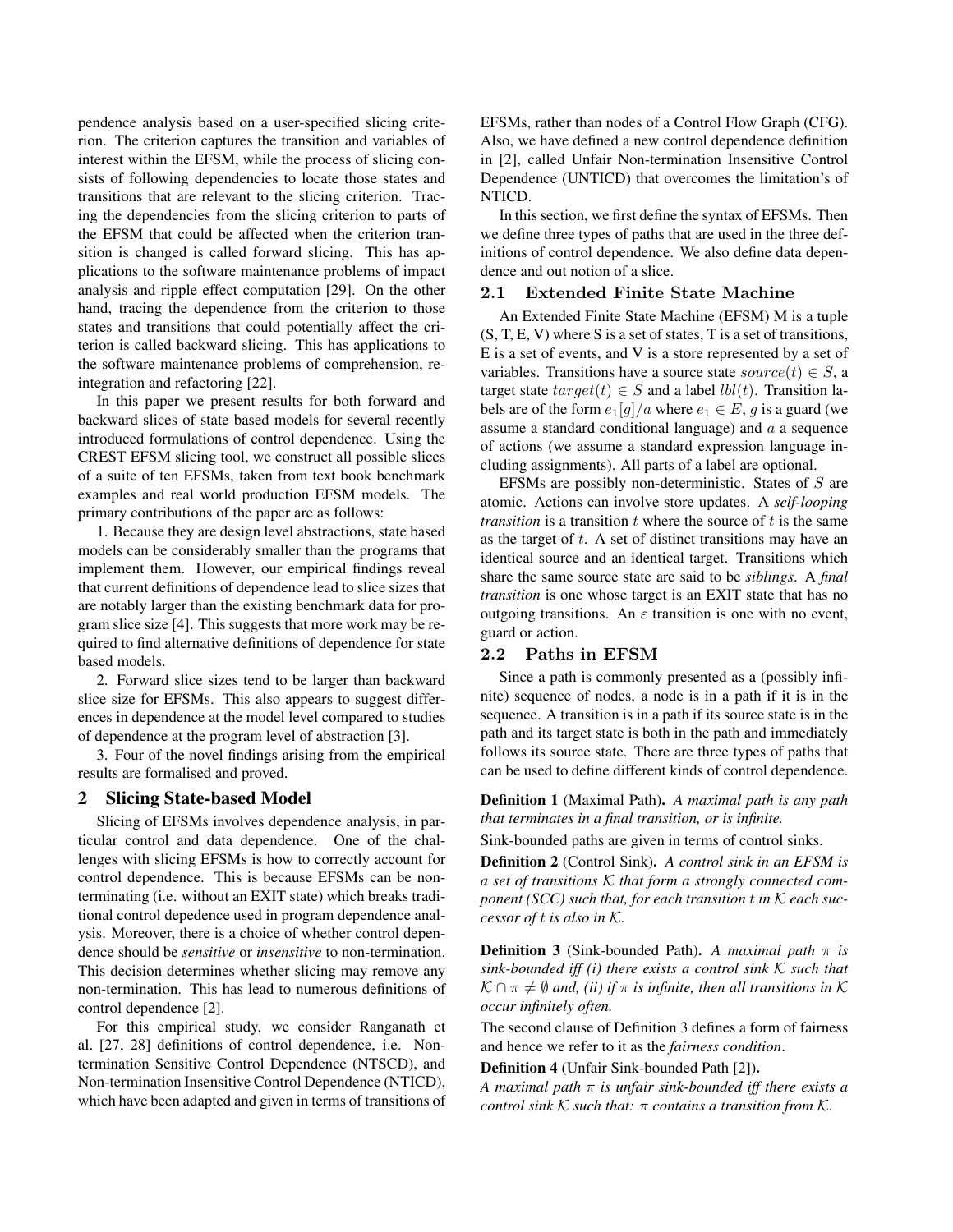The definition of Unfair Sink-bounded Paths drops the fairness condition in Definition 3. For non-terminating systems this means that control dependence can be calculated within control sinks.

## 2.3 Dependence Analysis of EFSM

The following definition specifies control dependence independently of any of the specific definitions of paths from Section 2.2. The *PATHs* function can be substituted with the three types of paths defined therein, yielding different types of control dependence.

### Definition 5 (Control Dependence (CD)).

 $T_i \stackrel{CD}{\longrightarrow} T_j$  means that a transition  $T_j$  is control dependent *on a transition*  $T_i$  *iff*  $T_i$  *has at least one sibling*  $T_k$  *such that:*

- *1. for all paths*  $\pi \in \text{PATHs}(target(T_i))$ *, the source* $(T_i)$ *belongs to* π*;*
- *2. there exists a path*  $\pi \in \text{PATHs}(source(T_k))$  *such that the source* $(T_i)$  *does not belong to*  $\pi$ *.*

Table 1 shows the corresponding relations between the path type and control dependences. For example, *NTSCD* is given in terms of *maximal paths*, so by replacing *PATH*s with the *MaximalPath* function, Definition 5 will yield the corresponding *NTSCD* definition.

|  |  |  |  | Table 1. Types of control dependence |  |  |  |
|--|--|--|--|--------------------------------------|--|--|--|
|--|--|--|--|--------------------------------------|--|--|--|

| <b>Name</b>                               | Path type       |  |  |
|-------------------------------------------|-----------------|--|--|
| Non-Termination Insensitive Con-          | Maximal Path    |  |  |
| trol Dependence (NTSCD)                   |                 |  |  |
| Non-Termination Sensitive Control         | Sink-bounded    |  |  |
| Dependence (NTICD)                        | Path            |  |  |
| <b>Unfair Non-Termination Insensitive</b> | Unfair<br>Sink- |  |  |
| Control Dependence (UNTICD)               | bounded Path    |  |  |

# Definition 6 (Data Dependence (DD)).

 $T_i \stackrel{\textit{DD}}{\longrightarrow} T_j$  means that transitions  $T_i$  and  $T_j$  are data depen*dent with respect to a variable v if:* 

- *1.*  $v \in D(T_i)$ , where  $D(T_i)$  *is a set of variables defined* by transition  $T_i$ , *i.e.* variables defined by actions and *by the event of*  $T_i$ *;*
- 2.  $v \in U(T_i)$ *, where*  $U(T_i)$  *is a set of variables used in a condition and actions of transition*  $T_j$ ;
- *3. there exists a path in an EFSM from the source* $(T_i)$  *to the target* $(T_j)$  *whereby v is not modified by any of the intermediate transitions.*

To illustrate these definitions consider Figure 1 which is an EFSM of the door control component of an elevator control system [30]. The door component controls the elevator door: it opens the door, waits for the passengers to enter or leave the elevator, and then shuts the door. All the control dependencies for this EFSM using the three types of control dependence are given in Figure 2.

| <b>NTSCD</b>  | $T3 \rightarrow T4, T5, T6$  | $T5 \rightarrow T9, T10$     |
|---------------|------------------------------|------------------------------|
|               | $T6 \rightarrow T7, T8$      | $T8 \rightarrow T9, T10$     |
|               | $T10 \rightarrow T11, T12$   | $T12 \rightarrow T4, T5, T6$ |
| <b>NTICD</b>  | No dependences               |                              |
| <b>UNTICD</b> | $T5 \rightarrow T9, T10$     | $T6 \rightarrow T7, T8$      |
|               | $T8 \rightarrow T9, T10$     | $T10 \rightarrow T11, T12$   |
|               | $T12 \rightarrow T4, T5, T6$ |                              |
| DD            | $T1 \rightarrow T2, T3$      | $T2 \rightarrow T2, T3$      |
|               | $T5 \rightarrow T11$         | $T8 \rightarrow T11$         |
|               | $T11 \rightarrow T11$        |                              |

#### **Figure 2. Dependence for Figure 1.**

# 2.4 EFSM Slicing

Slices for an EFSM are constructed based on dependence analysis with respect to a slicing criterion. A slicing criterion is a pair  $(t, v)$  where transition  $t \in T$  and variable set  $v \subseteq V$ . It designates the point in the evaluation immediately after the execution of the action contained in transition t.

#### Definition 7 (Slice).

*A slice of an EFSM* M*, is another EFSM* M′ *, some of whose transitions may be* ε−*transitions. The transitions that are not*  $ε$ −*transitions are in the set of transitions that are directly or indirectly (transitive closure) data and control dependent on the slicing criterion* c*.*

Slices are computed by gathering transitions by way of a backward traversal of the EFSMs dependence graph, starting at the slicing criterion  $t$ . Therefore, these slices are referred to as *backward* slices (denoted by  $S(M, t)$ , where  $M$  is an EFSM and  $t$  is the transition from the slicing criterion). A *forward* slice (denoted by  $\vec{S}(M,t)$ ) consists of all transitions dependent on the slicing criterion, which is constructed by way of a forward traversal of EFSM's dependence graph.

# 3 Empirical Study

#### 3.1 Motivation

For EFSM slicing to be considered of practical use, it is important to establish that the slices produced from the current types of dependence analysis are not so large as to confer no advantage over understanding the whole of the original model being analysed. Three types of control dependence have been defined for EFSMs in Section 2, each of which produces different types of slices, capturing different features of EFSMs. Comparison of the size of these types of slices is an appropriate method to examine the effects on size of different types of dependence. This leads to two research questions:

1. What is the typical forward and backward slice size using different types of control dependence for EFSMs?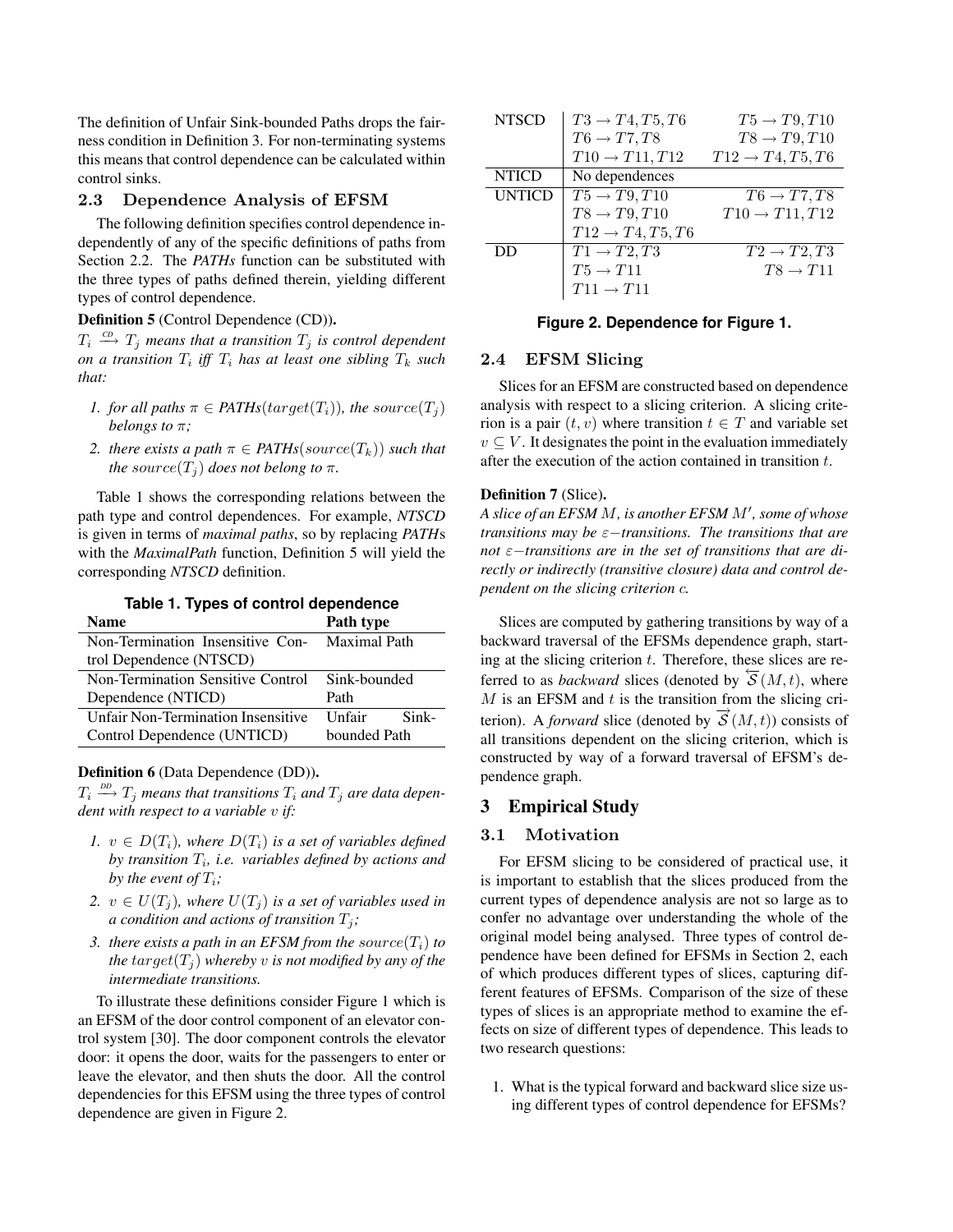

**Figure 1. An EFSM specification for the door control of the elevator system.**

2. Is there a correlation between the slice size observed using different types of control dependence for EF-SMs?

## 3.2 Metrics

This section formalizes the metrics used in the paper to measure slice size in terms of the percentage of transitions that transitively depend upon a criterion. Dependence could be either control dependence or data dependence or both. Data dependence includes the data dependence for all variables in the criterion. For a model  $M$ ,  $t'$  is a transition dependent on  $t$  (i.e.,  $t' \in T \wedge t \to t'$ ), the size of slice with respect to  $t$  is:

$$
|\mathcal{S}(M,t)| = \frac{\sum t'}{|M|}
$$

Note that the slicing criterion t is in the slice  $\mathcal{S}(M, t)$  iff  $t$  is dependent on itself. This is slightly different to program slicing where the criterion is always in the slice. For example, if a variable is defined and used in  $t$ , there exists a selflooping data dependence on  $t$ . Certainly, it is also possible that  $t$  is transitively control dependent on itself. If no transition is dependent on t, then  $|S(M, t)| = 0$ . To remove the effect of size-zero slices, the average slice size for a model is computed only for transitions that have a non-empty set of dependences.

For a model M, NT is subset of transitions of M with non-zero slice size (i.e.,  $NT \subseteq T$  and  $\forall t \in$  $NT, |\mathcal{S}(M, t)| > 0$ . Thus, the average slice size of M is:

$$
\mathsf{Avg}(M) = \frac{\sum_{t \in NT} |\mathcal{S}(M, t)|}{|NT|} \tag{1}
$$

#### 3.3 Subjects

The ten EFSM models employed as subjects are described in Table 2. The table provides each model's size in terms of the number of transitions and the number of states. It also provides a brief description of each subject. The penultimate column separates the six models known to contain EXIT states from the four known to be free of EXIT states.

The models are drawn from a variety of sources. The first six models were used in the research of model-based slicing with traditional dependence analysis introduced by Korel et al. [23], which requires models to contain both a START state and an EXIT state, and where every path must end in an EXIT state. The last four models are free of EXIT states. INRES [8] and Lift [30] come from previous model-based studies. TCP [33] and TCSbin are extracted from SDL specifications, and TCSbin is an industry model from Motorola. A simplification is adopted in the EFSM extraction for these two models that includes the omission of History State and All state defined in SDL.

Inspection of the models' state machines reveals that their structure varies even if they share some common characteristics such as all containing EXIT states. Typically, only one of the first six models, FuelPump, has a CFG-like structure, i.e., all transitions from the START state to the EXIT state almost form a straight line, while the other five of the six models contain a few SCCs. Generally models free of EXIT states contain large control sinks. All transitions of the Lift model, illustrated in Figure 1, apart from T1, T2 and T3, form a large control sink. All transitions of the INRES, TCP, TCSbin models, apart from one transition from the START state, also form a large control sink. A transition from the START state has no event, condition or action as it indicates only the initial state of a model.

Two groups are defined based on control sinks.  $M' =$ {ATM, Cashier, CruiseControl, FuelPump, PrinTok, VendingMachine}, where all models are free of control sinks.  $M'' = \{INRES, TCP, TCSbin\}$ , where all models are large control sinks except for the transition from the START state. Note that Lift is not in  $M'$  or  $M''$ .

#### 3.4 Implementation and Tool

Slices with respect to each transition in a model are computed based on control dependence (using one of the three definitions) and data dependence. To help draw out the effect of the three types of control dependence, slices are also computed using only NTSCD, NTICD, UNTICD and data dependence respectively. Additionally, both forward and backward slicing are considered in the compu-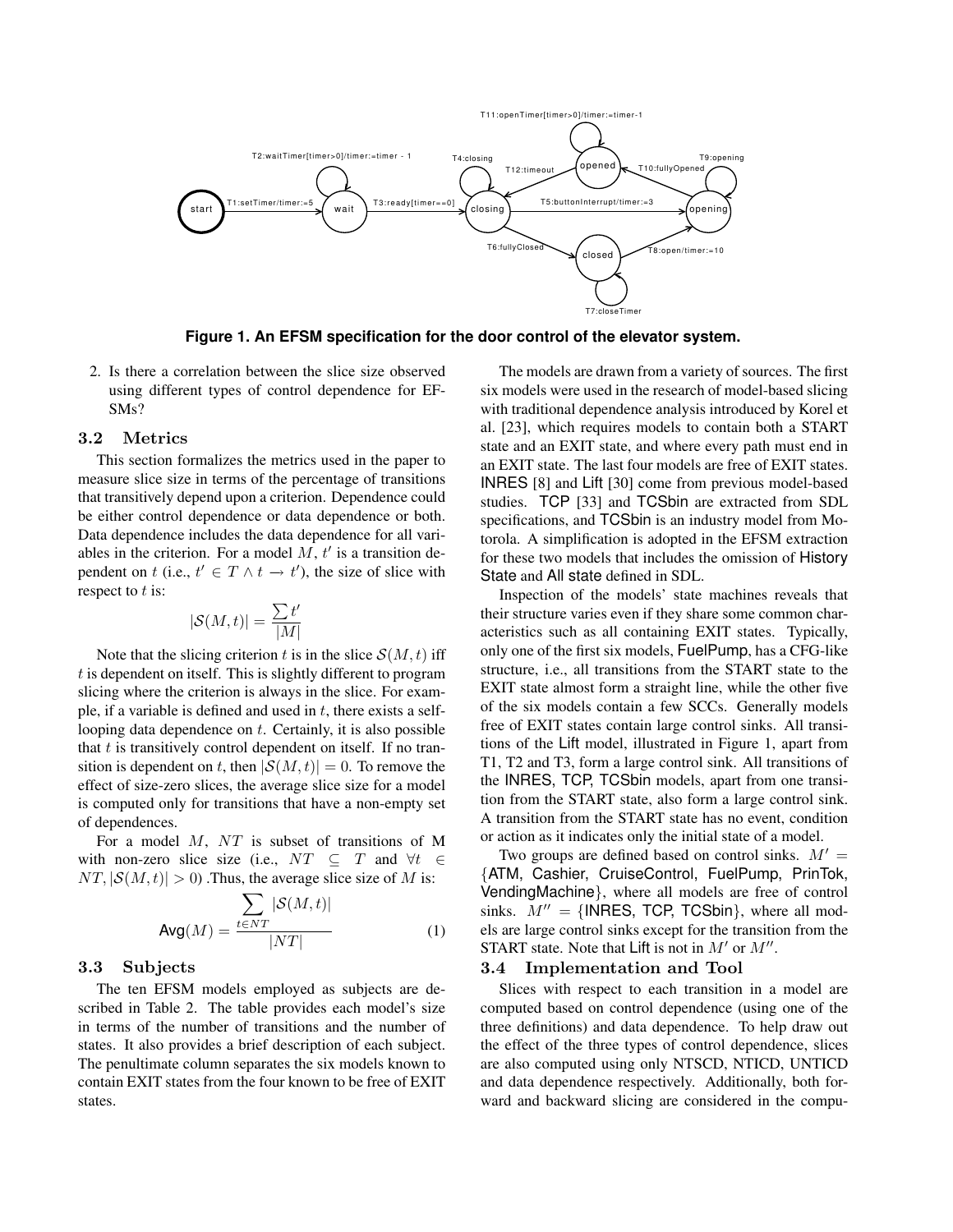|                | Number of     | Number of          | Number of | <b>EXIT</b>    | <b>Brief</b>                          |
|----------------|---------------|--------------------|-----------|----------------|---------------------------------------|
| Models         | <b>States</b> | <b>Transitions</b> | Variables | <b>State</b>   | Description                           |
| ATM            | 9             | 23                 | 8         | Yes            | <b>Automated Teller Machine [23]</b>  |
| Cashier        | 12            | 21                 | 10        | Yes            | <b>Cashier Machine</b>                |
| CruiseControl  | 5             | 17                 | 18        | Yes            | Cruise Control System [21]            |
| FuelPump       | 13            | 25                 | 12        | Yes            | Fuel Pump System [21]                 |
| PrinTok        | 11            | 89                 | 5         | Yes            | Print Token                           |
| VendingMachine | 7             | 28                 | 7         | Yes            | Vending Machine system                |
| <b>INRES</b>   | 8             | 18                 | 8         | N <sub>0</sub> | INRES protocol [8]                    |
| <b>TCP</b>     | 12            | 57                 | 31        | N <sub>0</sub> | TCP Standard(RFC793) [33]             |
| <b>TCSbin</b>  | 24            | 65                 | 61        | N <sub>0</sub> | Telephony Control Protocol (Motorola) |
| Lift           | 6             | 12                 |           | N <sub>0</sub> | Lift System $[30]$                    |
| <b>Total</b>   | 107           | 355                | 161       |                |                                       |

### **Table 2. Experimental Models.**

tation. Therefore, there are 14 types of slices constructed for each transition over ten models, i.e., {forward, backward $\}$   $\times$  {NTICD, UNTICD, NTSCD, DD, DD+NTICD, DD+UNTICD, DD+NTSCD}.

A tool has been developed using Python to implement all three types of control dependence analysis and data dependence analysis, construct the dependence graph for a model, and compute the slice with respect to a criterion. The statistical package SPSS is used for statistical analysis.

# 4 Results and Discussion

In this section the empirical results related to the forward and backward slice over all ten subjects are discussed. Also, four novel findings arising from the empirical results are formalised and proved.

# 4.1 Slice Size

|               |              | <b>Forward Slices</b> | <b>Backward Slices</b> |        |  |
|---------------|--------------|-----------------------|------------------------|--------|--|
| Dependence    | Ava<br># $T$ |                       | # T                    | Avg    |  |
| DD+NTSCD      | 276          | 87.45%                | 345                    | 70.46% |  |
| DD+NTICD      | 220          | 61.99%                | 278                    | 49.48% |  |
| DD+UNTICD     | 267          | 83.20%                | 335                    | 66.83% |  |
| DD            | 161          | 35.67%                | 174                    | 33.15% |  |
| <b>NTSCD</b>  | 205          | 86.10%                | 336                    | 53.63% |  |
| <b>NTICD</b>  | 92           | 78.67%                | 167                    | 44.59% |  |
| <b>UNTICD</b> | 190          | 82.21%                | 313                    | 51.00% |  |

**Table 3. Average slice size.**

Table 3 presents the results of average slice size for 14 types of slices for all transitions over all ten subjects. In the table, #T is the number of transitions with non-zero slice size and Avg is the average slice size of all transitions over all ten models.

Note that the average forward slice size for all transitions (including transitions with size-zero slice) is the same as that of backward slices, because forward and backward slicing are dual operations. Thus, if  $T_i$  is in the backward slice taken with respect to  $T_j$  then  $T_j$  is in the forward slice taken with respect to  $T_i$ . However, the average of forward slices and backward slices measured by Avg is not equal, as

the number of non-zero forward slices is different than the number of non-zero backward slices.

Table 2 shows that there are 355 transitions in total over all ten subjects. In Table 3, it can be seen that some transitions do not have forward slices and some do not have backward slices, but it is very uncommon that a transition has neither a forward slice nor a backward slice. Inspection of the data reveals three exceptions, which are the three transitions from the START state to initial state of the three models in  $M''$ . The only function of these three transitions is the initialisation of initial state of a model.

The average slice size reported in Table 3 shows that the average slice size using NTICD is smaller than that using UNTICD or NTSCD. Further inspection of the data reveals that the slice using NTICD is contained within the slice using UNTICD with respect to the same criterion. This result reflects the formally-proved property that *the transitive closure of NTICD is contained in the transitive closure of UN-TICD* [2]. Furthermore, the average slice size using UN-TICD is smaller than that using NTSCD, suggesting a new property that *the transitive closure of UNTICD is contained in the transitive closure of NTSCD*.

Studies of backward program-based slice size indicate that a typical backward slice may be as much as a third of the program [5]. In Table 3, over all ten models, the smallest average backward slice size using DD+NTICD slices contains over half of the original program. As Avg measures the average slice size for those non-zero slice transitions, the value is larger than the average slice size for all possible transitions. It may be unfair to compare model-based Avg to average backward program-based slice size. Therefore, the average backward model-based slice size for all possible transitions over all ten subjects is measured. Numerically, they are 38.42%, 67.99% and 62.58% for DD+NTICD, DD+UNTICD, and DD+NTSCD respectively. The smallest (i.e. 38.42% for DD+NTICD) is slightly larger than a typical backward slice size (i.e., one third of the program). The other two types of slices are significantly larger, as UN-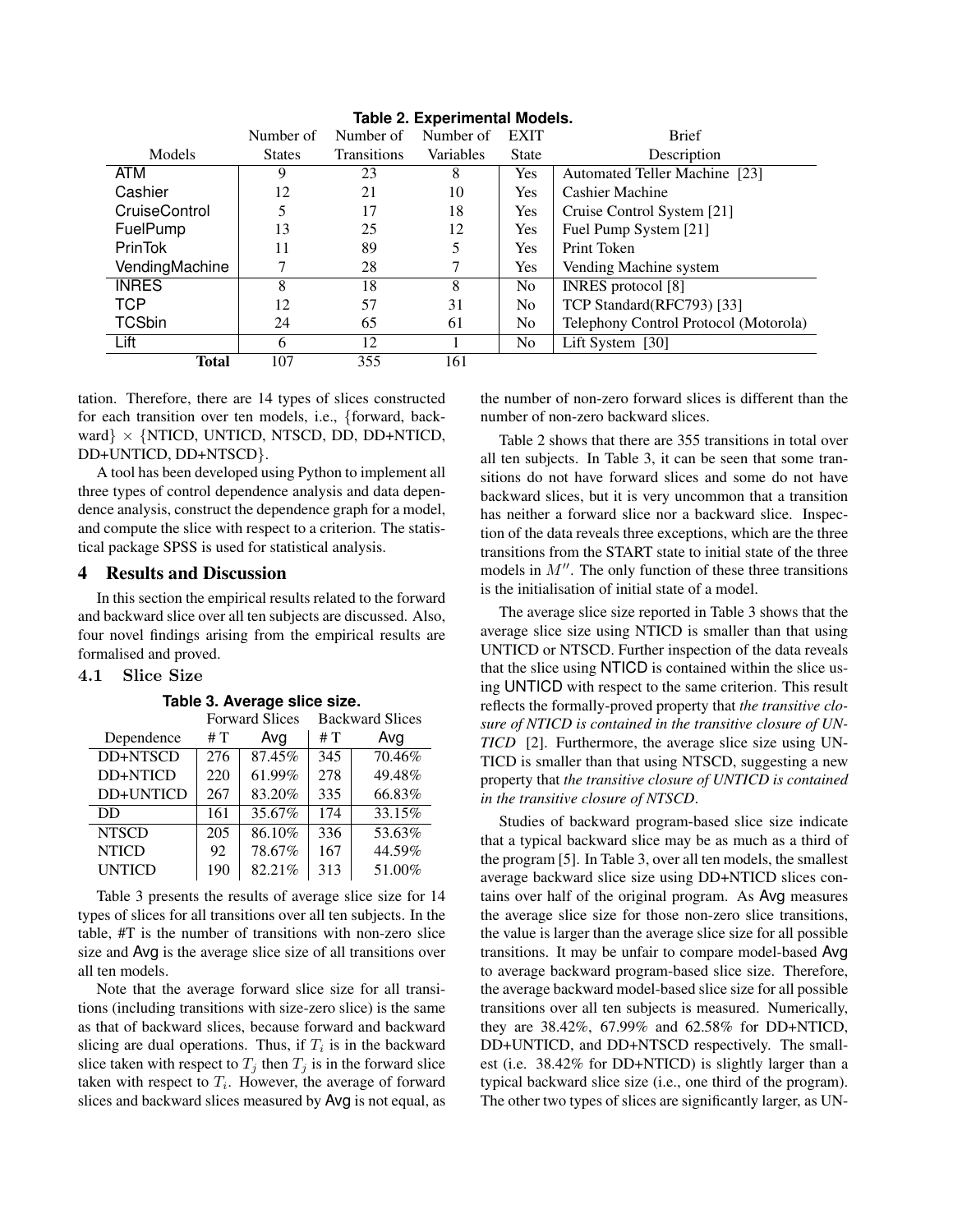TICD and NTSCD capture more dependencies within control sinks which NTICD does not capture.

Let us now consider the slice size difference between forward slicing and backward slicing. The data in Table 3 shows that the average slice size using forward slicing is larger than the average slice size using backward slicing, but the number of transitions have forward slice is smaller than that of backward slice. That is, more transitions tend to have backward slice rather than forward slice, but once a transition has a forward slice, the size tends to be large.

Binkley and Harman [3] reported that the distribution of small forward slice is larger than the distribution of small backward slice for programs. This is not contrary to the conclusion presented in this paper, because Avg only involves non-zero slices in this paper. Binkley and Harman [3] also pointed out that there must be a few large forward slices in programs, but these tend to be uninteresting slices, since they occur primarily when the slicing criterion is near the entry to a procedure. However, these large forward slices may be interesting in state-based models, as the slice criterion producing a large forward slice could occur anywhere in a state machine. This is because an EFSM does not to have an entry and an exit node, as is required for program's CFGs. Also, the structure of an EFSM used to specify reactive systems is often just a control sink. In this case, a transition with a large forward slice would be interesting as it is not necessary for it to occur near the START state and it could also have a large impact on the model.

Figure 3 presents the average slice size for each model. Different types of control dependences and slice directions are considered in slice construction. Thus, Figure 3 shows six bar charts {forward, backward}  $\times$  {NTICD, UNTICD} and NTSCD}. For each bar chart, separate slices are constructed (in the following order) for: both data and control dependence; control dependence only; and data dependence only. Therefore, for each model the three bars represent the Avg of three types of slices.

Some interesting results emerge from Figure 3. For each model, the average backward slice size is less than or equal to the forward slice size. FuelPump has the smallest slice size when using only control dependence in slice construction. As explained in Section 3.3, the state machine of FuelPump has a CFG-like structure which results in small slice size. This also provides evidence that SCCs in models tend to increase the slice size. PrinTok has the largest forward slice size, close to 100%, i.e. all transitions are forward transitive control dependent upon each other. In such a case, forward slice can not reduce the model size. A further discussion and analysis is presented in Section 4.2.

In Figure 3, it can be observed that the properties formally shown in [2] are true for all ten models.

• The average slice size of slices using only NTICD for models in  $M''$  is 0 that confirms that there is no NTICD in control sink, as each model  $m''$  in  $M''$  is a large control sink.

- The average slice size of slices using only NTICD is the same as that of slices using only UNTICD for  $M'$ that confirms that UNTICD is the same as NTICD out of control sinks, as all models in  $M'$  do not contain control sinks.
- The average slice size of slices using only NTSCD is the same as that of slices using only UNTICD for  $M''$ that confirms that UNTICD is the same as NTSCD in control sinks, as each model  $m''$  in  $M''$  is a large control sink.

# 4.2 Correlation of Slice Sizes

To provide more rigour, a statistical analysis of the correlation between different types of slices was conducted in this section.

Table 4 reports the Pearson correlation between the slice size with respect to each transition using only control dependence for all models. NTICD, UNTICD and NTSCD are considered respectively. The value in the table is a correlation coefficient (R value) and ranges from -1.0 to 1.0. Where -1.0 is a perfect negative (inverse) correlation, 0.0 is no correlation, and 1.0 is a perfect positive correlation. If R=1 then two slice sizes have a linear correlation. As both forward slices and backward slices are measured, if two sets of slices are constructed using two different types of control dependence in a model, and  $R=1$  for both forward and backward slicing, the two slice sizes for each transition must be equal.

The result in Table 4 shows that the R value between the slices using NTICD and UNTICD is 1 for both forward and backward slicing for models in  $M'$ . That is for each transition t in  $m'$ , where  $m' \in M'$ , slice size is the same using NTICD as that using UNTICD. This reflects the property that UNTICD and NTICD dependences for transitions outside of control sink are the same. Similarly, the R value of 1 between the slices using UNTICD and NTSCD for both forward and backward slicing for models in  $M''$  reflects the property that UNTICD and NTSCD dependence for transitions within control sink are the same.

It is also interesting that CruiseControl and PrinTok have R value of 1 for all slices using three types of control dependence, which indicates that the sizes of slices taken with respect to each transition using only NTICD, UNTICD and NTSCD are the same. Inspection of the data reveals that they are actually identical. Furthermore, the two models have similar structure, i.e. each state has a transition leading to an EXIT state. Such transitions generally handle errors (i.e., in any state of a model, if an error occurs, go to the EXIT).

CruiseControl and PrinTok represent typical SDL models in which a type of state, *All State*, represents all possible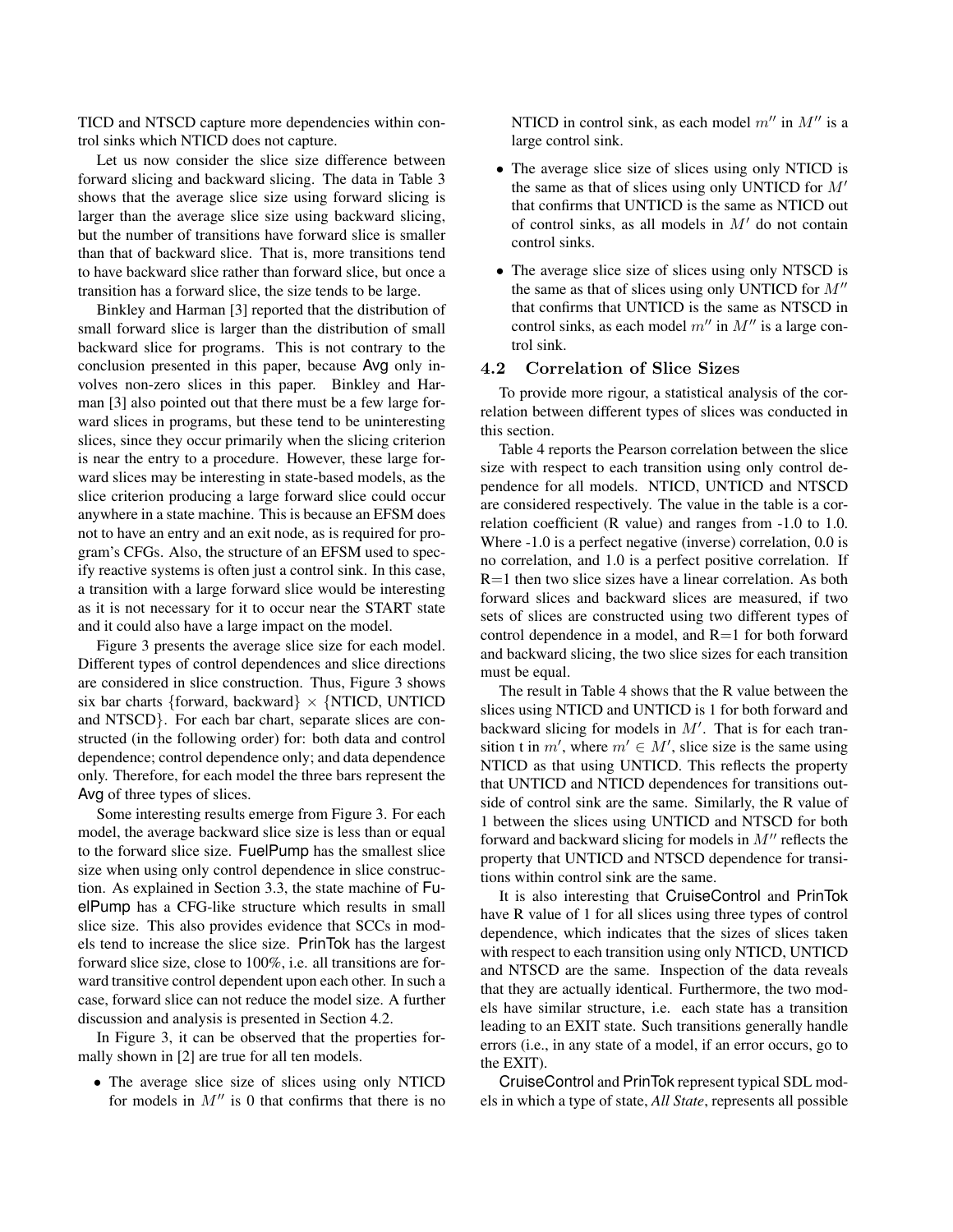

# **Figure 3. Average forward slice size for all models based on NTICD, NTSCD and UNTICD respectively**

states in the model. A typical SDL model will contain the exception handling using *All State*, but in most case studies, *All State* is ignored. The result presented reveals that for any model with exception handling using *All State*, slices using NTICD, UNTICD and NTSCD would be the same. Note that the average forward slice size of PrinTok is almost 100%. The investigation reports a worst case for forward slicing, as in such model, each transition forward controls all other transitions. A further inspection of the state machine of PrinTok reveals that if the EXIT state is removed as well as all transitions from each state to EXIT state, the remaining transitions form a large control sink except the transition from START state.

# 4.3 Properties of Control Dependence

From the empirical studies and subsequent data analysis, we have observed the following:

1. For a self-looping transition  $T$  in any of the ten EFSM

models, the forward slice with respect to  $T$  using only NTSCD, NTICD or UNTICD is null.

- 2. In any of the ten EFSM models  $M$ , if two transitions  $T_i$  and  $T_j$  have the same source and target states (i.e., source(T<sub>i</sub>) = source(T<sub>i</sub>) and target(T<sub>i</sub>) =  $target(T<sub>i</sub>)$ , then the forward slice using NTSCD with respect to  $T_i$  will be the same as the forward slice using NTSCD with respect to  $T_i$ . Similarly for forward slicing with NTICD and UNTICD.
- 3. In any of the ten EFSM models, if  $T_i$  is directly control dependent (either NTSCD, NTICD or UNTICD) on  $T_i$ , then the source state of  $T_j$  is always in the shortest path from the set of paths from  $T_i$ . The shortest path from a set of paths PATHs denotes the path with the minimum sequence of nodes.
- 4. For each transition  $T$  in the CruiseControl and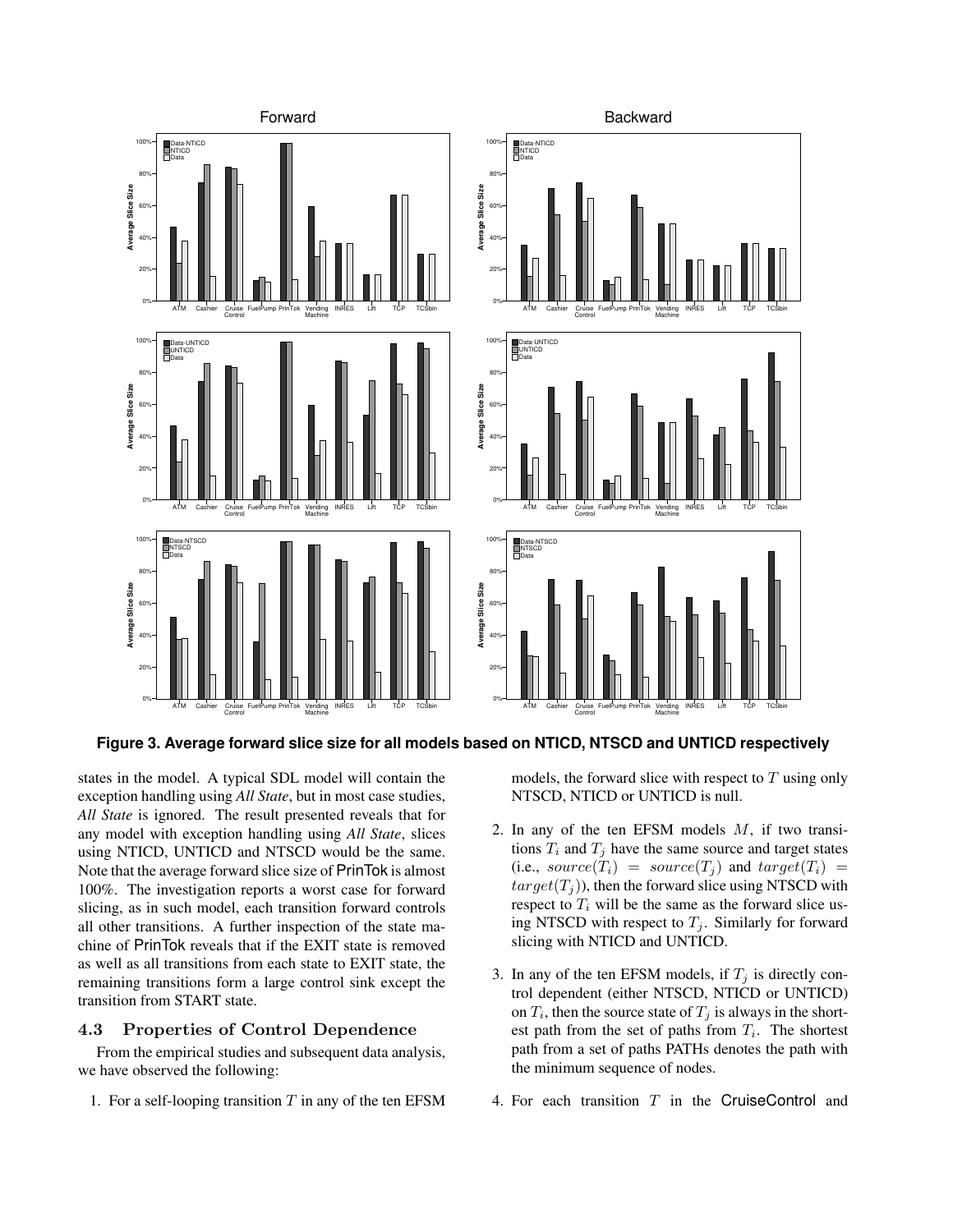|                |               | Forward                  |                          |                          | Backward       |                          |                          |  |
|----------------|---------------|--------------------------|--------------------------|--------------------------|----------------|--------------------------|--------------------------|--|
| Model          | Dependence    | <b>NTICD</b>             | <b>UNTICD</b>            | <b>NTSCD</b>             | <b>NTICD</b>   | <b>UNTICD</b>            | <b>NTSCD</b>             |  |
|                | <b>NTICD</b>  | $\overline{\phantom{a}}$ | 1.000                    | .652                     | $\sim$         | 1.000                    | .941                     |  |
| <b>ATM</b>     | <b>UNTICD</b> | 1.000                    | $\overline{\phantom{a}}$ | .652                     | 1.000          | $\sim$                   | .941                     |  |
|                | <b>NTSCD</b>  | .652                     | 652.                     | $\sim$                   | .941           | .941                     | $\sim$                   |  |
|                | <b>NTICD</b>  | $\sim$                   | 1.000                    | .898                     | $\sim$         | 1.000                    | 1.000                    |  |
| Cashier        | <b>UNTICD</b> | 1.000                    | $\sim$                   | .898                     | 1.000          | ä,                       | 1.000                    |  |
|                | <b>NTSCD</b>  | .898                     | .898                     | $\sim$                   | 1.000          | 1.000                    | $\blacksquare$           |  |
|                | <b>NTICD</b>  | $\sim$                   | 1.000                    | 1.000                    | $\sim$         | 1.000                    | 1.000                    |  |
| CruiseControl  | <b>UNTICD</b> | 1.000                    | ÷.                       | 1.000                    | 1.000          | $\sim$                   | 1.000                    |  |
|                | <b>NTSCD</b>  | 1.000                    | 1.000                    | $\sim$                   | 1.000          | 1.000                    | $\sim$                   |  |
|                | <b>NTICD</b>  | $\omega$                 | 1.000                    | .786                     | $\sim$         | 1.000                    | $-0.509$                 |  |
| FuelPump       | <b>UNTICD</b> | 1.000                    |                          | .786                     | 1.000          | $\overline{\phantom{a}}$ | $-.509$                  |  |
|                | <b>NTSCD</b>  | .786                     | .786                     | $\sim$                   | $-.509$        | $-.509$                  | $\sim$                   |  |
|                | <b>NTICD</b>  | $\sim$                   | 1.000                    | 1.000                    | $\sim$         | 1.000                    | 1.000                    |  |
| PrinTok        | <b>UNTICD</b> | 1.000                    | ÷                        | 1.000                    | 1.000          | ÷.                       | 1.000                    |  |
|                | <b>NTSCD</b>  | 1.000                    | 1.000                    | $\sim$                   | 1.000          | 1.000                    | $\blacksquare$           |  |
|                | <b>NTICD</b>  | ä,                       | 1.000                    | .360                     | $\sim$         | 1.000                    | .224                     |  |
| VendingMachine | <b>UNTICD</b> | 1.000                    |                          | .360                     | 1.000          |                          | .224                     |  |
|                | <b>NTSCD</b>  | .360                     | .360                     | $\overline{\phantom{a}}$ | .224           | .224                     | $\overline{\phantom{a}}$ |  |
|                | <b>NTICD</b>  | $\overline{\phantom{a}}$ | $\mathbf{x}$             | $\mathbf{x}$             | ÷.             | $\overline{\mathbf{x}}$  | $\mathbf{x}$             |  |
| <b>INRES</b>   | <b>UNTICD</b> | X                        | $\sim$                   | 1.000                    | $\mathbf x$    | ÷.                       | 1.000                    |  |
|                | <b>NTSCD</b>  | $\mathbf{x}$             | 1.000                    | $\overline{\phantom{a}}$ | X              | 1.000                    | $\overline{\phantom{a}}$ |  |
|                | <b>NTICD</b>  | $\blacksquare$           | $\mathbf{x}$             | $\mathbf{x}$             | $\blacksquare$ | $\mathbf{x}$             | $\mathbf{x}$             |  |
| Lift           | <b>UNTICD</b> | x                        |                          | .813                     | $\mathbf X$    |                          | 1.000                    |  |
|                | <b>NTSCD</b>  | X                        | .813                     | $\overline{\phantom{a}}$ | $\mathbf x$    | 1.000                    | $\overline{\phantom{a}}$ |  |
|                | <b>NTICD</b>  | ÷.                       | $\mathbf{x}$             | $\mathbf{x}$             | ÷.             | $\mathbf{x}$             | $\mathbf{x}$             |  |
| <b>TCP</b>     | <b>UNTICD</b> | x                        | ٠                        | 1.000                    | $\mathbf x$    | $\sim$                   | 1.000                    |  |
|                | <b>NTSCD</b>  | X                        |                          | $\blacksquare$           | X              | 1.000                    | $\overline{\phantom{a}}$ |  |
|                | <b>NTICD</b>  | $\blacksquare$           | $\mathbf{x}$             | $\mathbf{x}$             | $\blacksquare$ | $\mathbf{x}$             | $\mathbf{x}$             |  |
| <b>TCSbin</b>  | <b>UNTICD</b> | $\mathbf x$              |                          | 1.000                    | $\mathbf x$    |                          | 1.000                    |  |
|                | <b>NTSCD</b>  | X                        | 1.000                    | $\overline{\phantom{a}}$ | $\mathbf x$    | 1.000                    | $\overline{\phantom{m}}$ |  |

**Table 4. Pearson correlation between the slice size for each model.**

PrinTok models, the slices, either forward or backward, using NTICD, UNTICD or NTSCD with respect to  $T$  are the same. Both of these models have a similar structure, where each state, except for the START state, has a transition that leads to the EXIT state.

We generalise each observation to a corresponding property and provide a proof. These four properties can simplify the model graph and thus reduce the cost of computing control dependence for large models. For example, Proposition 4.3 helps by not computing control dependence for any transition whose source state is not on the shortest path from the slicing criterion.

**Proposition 4.1.** *For an EFSM M, if*  $T_i \in M$  *is a selflooping transition, then there is no transition*  $T_i$  *that is control dependent (NTSCD, NTICD or UNTICD) on* T<sup>i</sup> *.*

*Proof.* If  $T_i$  is a self-looping transition in M and  $T_k$  is a sibling of  $T_i$ , then  $source(T_k) = source(T_i) = target(T_i)$ (by definition of sibling and self-looping transition), and thus  $PATHs(source(T_k)) = PATHs(target(T_i))$ . Assume there is a transition  $T_i$  that is control dependent (either NTSCD, NTICD or UNTICD) on  $T_i$ . Then,  $source(T_j)$ belongs to all  $PATHs(target(T_i))$  (by clause 1 of Definition 5), and there exists a path in  $PATHs(source(T_k))$  that source( $T_i$ ) does not belong to (by clause 2 of Definition 5). However,  $PATHs(source(T_k)) = PATHs(target(T_i))$ and hence clause 2 of Definition 5 will always be false. Therefore, we have shown by contradiction that there is no such  $T_i$  that is control dependent on a self-looping transition  $T_i$ .  $\Box$  **Proposition 4.2.** *For an EFSM M, if two transitions*  $T_i$  *and*  $T_j$  have the same source and target states, and  $T_i \, \stackrel{\text{\tiny{CD}}}{\longrightarrow} \, T_l$ (using NTSCD, NTICD or UNTICD) then  $T_j \stackrel{\text{\tiny{CD}}}{\longrightarrow} T_l$  (using *NTSCD, NTICD or UNTICD respectively).*

*Proof.* Let  $T_i$  and  $T_j$  be two transitions in an EFSM M, where  $source(T_i) = source(T_j)$  and  $target(T_i) =$  $target(T_j)$ , and if  $T_k$  is a sibling of  $T_i$ , then  $T_k$  is also the sibling of  $T_j$ . Assume that there exists a transition  $T_l$ where  $T_i \xrightarrow{\text{CD}} T_l$ , by Definition 5, and not  $T_j \xrightarrow{\text{CD}} T_l$ . Since,  $T_i \stackrel{\text{CD}}{\longrightarrow} T_l$ , the  $target(T_l)$  is on all PATHs $(target(T_i))$  and there exists a path from  $T_k$  where  $source(T_l)$  does not belong to. However,  $T_i$  and  $T_j$  have identical source and target states, so the PATHs $(target(T_i))$  = PATHs $(target(T_j))$ , and identical sibling transition  $T_k$ , thus both clauses in the Definition 5 are true for  $T_j$ , that is  $T_j \stackrel{\text{CD}}{\longrightarrow} T_l$ . Therefore, we have shown by contradition that if  $\tilde{T}_i$  and  $T_j$  have the same source and target states, and  $T_i \stackrel{\text{CD}}{\longrightarrow} T_l$  then  $T_j \stackrel{\text{CD}}{\longrightarrow} T_l$ .  $\Box$ 

**Proposition 4.3.** For an EFSM M, if  $T_i \stackrel{CD}{\longrightarrow} T_j$  (either *NTSCD, NTICD, or UNTICD), source* $(T_i)$  *must belong to the shortest path of type PATH in PATHs* $(target(T_i))$ *.* 

*Proof.* If  $T_i \stackrel{\text{CD}}{\longrightarrow} T_j$ , then the source $(T_j)$  belongs to all PATHs( $target(T_i)$ ), by Definition 5. Since, the shortest path from  $target(T_i)$  of type PATH also belongs to PATHs( $target(T_i)$ ), source(T<sub>i</sub>) must also belong to the shortest path in PATHs $(target(T_i))$ .  $\Box$ 

**Proposition 4.4.** *For an EFSM M, if all states*  $s \in M$ *where*  $s \neq \text{START}$  have a transition  $T_i$  where  $source(T_i)$ s and  $target(T_i) = EXIT$ , then the set of transitions that are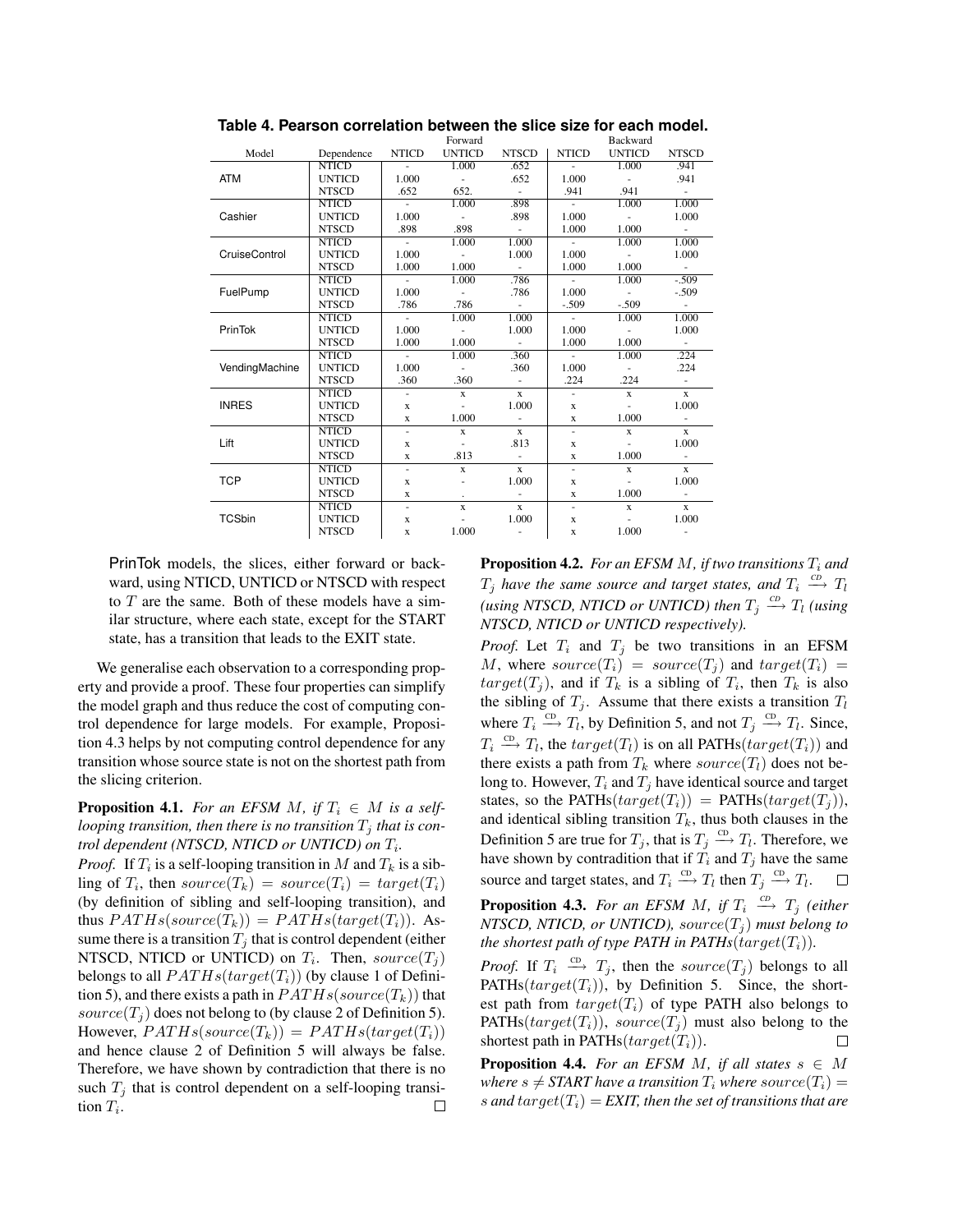## *directly control dependent on*  $T_i$  *are the same for all types of control dependence, i.e. NTSCD, NTICD and UNTICD.*

*Proof.* Assume an EFSM M with all states  $s \in M$ , where  $s \neq$  START, and each has a transition  $T_i$  where  $source(T_i) = s$  and  $target(T_i) = EXIT$ . Then, for each state s, the shortest maximal path, the shortest sink-bounded path and the shortest unfair sink-bounded path are the same, i.e. the path  ${T<sub>i</sub>}$ . Since all types of PATHS are the same, then the control dependences produced for NTICD, UN-TICD and NTSCD are the same, by Definition 5.  $\Box$ 

# 5 Related Work

Androutsopoulos et al. [2] briefly surveyed the definitions of control dependence for slicing finite machines (FSM). Heimdahl et al. [19, 18] were the first to present a control dependence definition for RSML, a tabular notation that is based on hierarchical FSMs. It differs from the traditional notion as it defines control flow in terms of events rather than transitions. Korel et al. [23] give a definition of control dependence for EFSMs in terms of post dominance that requires execution paths to lead to an EXIT state. Ranganath et al. [27, 28] give two versions of control dependence for non-terminating programs: NTSCD and NTICD. The difference between these definitions lies in the choice of paths. Labbé et al. [24] adapt Ranganath et al.'s NTSCD definition for communicating automata [12]. Oja [25] also adopts Ranganath et al.'s definition of control dependence, i.e. NTSCD, and decisive order dependence.

To the best of our knowledge, no empirical results have been obtained by testing these different control dependence definitions and analysing their effect on the size of slices.

Approaches for slicing state-based models that include some experimental results are discussed. Ramesh et al. [26] present two static backward slicing algorithms that compute slices of Esterel programs (FSM language) and VHDL programs used for developing synchronous reactive systems. The slicing criterion is an event or a set of events. Besides the standard control (i.e. given with respect to an exit state) and data dependence, Ramesh et al. introduce novel dependencies that arise due to concurrency and event generation: signal dependence, interference control dependence and time dependence. The Esterel and VHDL slicers have been tested by applying them to a number of programs in order to observe the amount of reduction due to slicing. The experimental results indicate that the size of the slices (measured by number of statements) depends on the slicing criterion, i.e. if different slicing criteria are chosen then the size of slices will be different.

Guo and Roychoudhury [13] present an approach for debugging Statecharts [15] by using dynamic slicing. First Java code is automatically generated from the statecharts while using appropriate tags to store the model-code association information. Then, subject to an error being detected, dynamic slicing, using the JSlice [32] tool, is applied to the Java code. The resulting slice is then mapped back to the statechart model, while maintaining the hierarchical and concurrent structure. They experimentally test the size of the slices, both at the code (measured by lines of code) and model (measured by number of model elements) levels, produced by dynamic slicing. The sizes of the model slices are significantly smaller, because a single model element requires a couple of lines of code to implement.

# 6 Summary and Future Work

This paper is geared toward providing empirical results on slicing and dependence for state based models that to be useful for understanding and analysing large and complex models. Three types of control dependence that tackle the issue of non-termination in EFSMs are empirically studied. The results over ten EFSMs show that the slice size of EF-SMs is notably larger than that for program slice size. The analysis of the empirical data also reveals new properties of control dependence and the corrsponding formal proofs are given. A typical EFSM with *All State* where all slices with respect to a transition constructed using three types of control dependence are identical. A specific structure of EFSM with the worst case of forward slicing is also presented, where the forward slice with respect to any transition is the whole EFSM.

Amtoft [1] has recently presented a new control dependence definition, called Weak Order Dependence (WOD), that can be applied to irreducible CFGs and argues that it also captures traditional control dependence. We plan to implement this definition and experimentally test how big the slice sizes are when slicing is applied.

# Acknowledgements

This research work is supported by EPSRC Grant EP/F059442/1. The authors also wish to thank Bogdan Korel for providing some of the case study models. Author order is alphabetical.

# References

- [1] T. Amtoft. Slicing for modern program structures: a theory for eliminating irrelevant loops. *Inf. Process. Lett.*, 106(2):45–51, 2008.
- [2] K. Androutsopoulos, D. Clark, M. Harman, Z. Li, and L. Tratt. Control dependence for extended finite state machines. In M. Chechik and M. Wirsing, editors, *Fundamental Approaches to Software Engineering (FASE)*, volume 5503 of *Lecture Notes in Computer Science*, pages 216–230. Springer, 2009.
- [3] D. Binkley and M. Harman. Forward slices are smaller than backward slices. In 5 th *IEEE International Workshop on Source Code Analysis and Manipulation*, pages 15–24, Los Alamitos, California, USA, 2005. IEEE Computer Society Press.